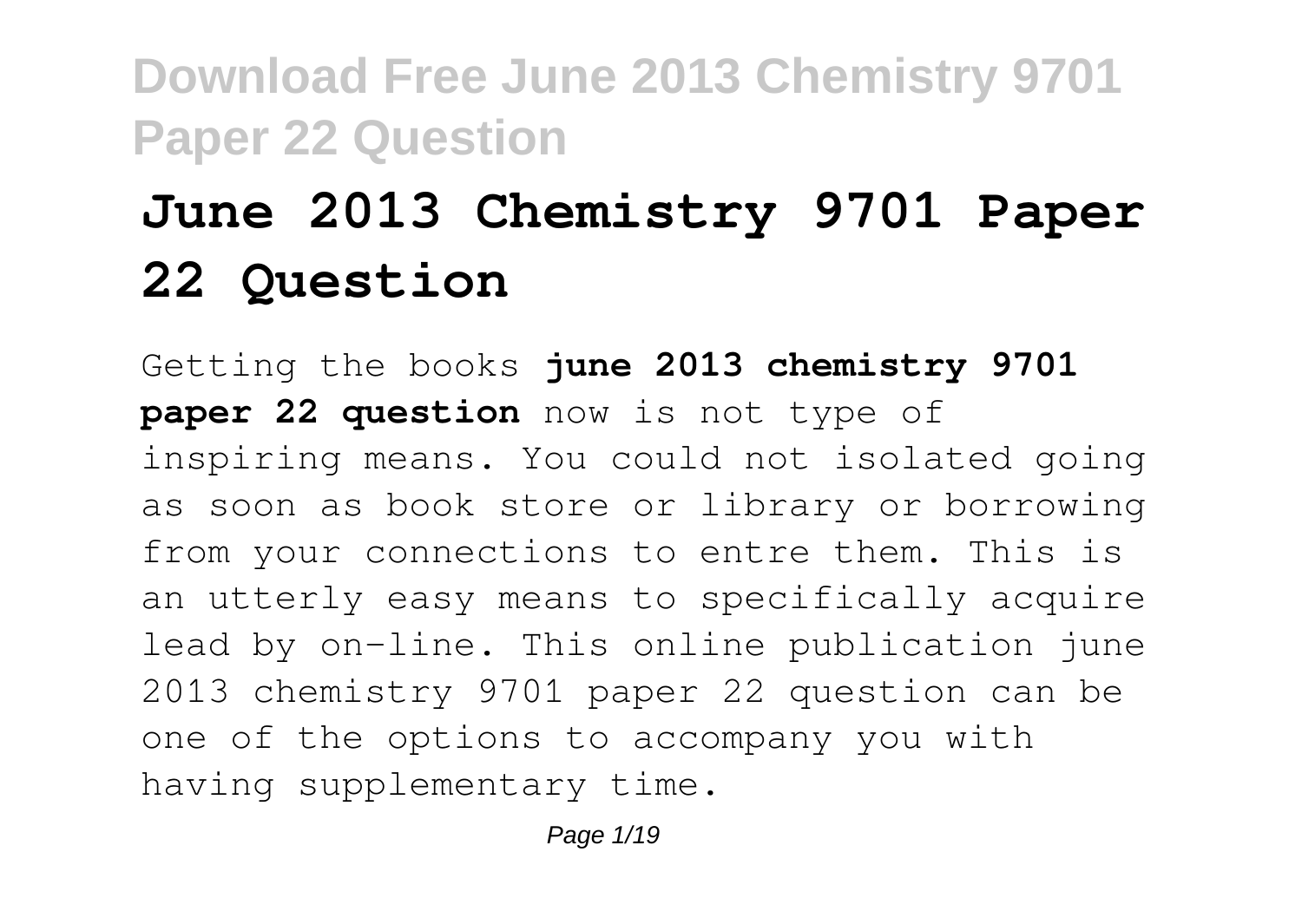It will not waste your time. undertake me, the e-book will very impression you extra concern to read. Just invest tiny grow old to right of entry this on-line message **june 2013 chemistry 9701 paper 22 question** as with ease as evaluation them wherever you are now.

**9701 Chemistry June 2013, Paper 1\_2 Q18 - Q23** *9701 Chemistry June 2013, Paper 1\_2 Q5 - Q9 Check A Level topical MCQ playlists - A Level Chemistry MCQ – June 16 – 9701 Paper 13* CIE AS Chemistry 9701 | S13 P11 | Solved Past Paper 9701 Chemistry June 2013, Paper 1 1 Page 2/19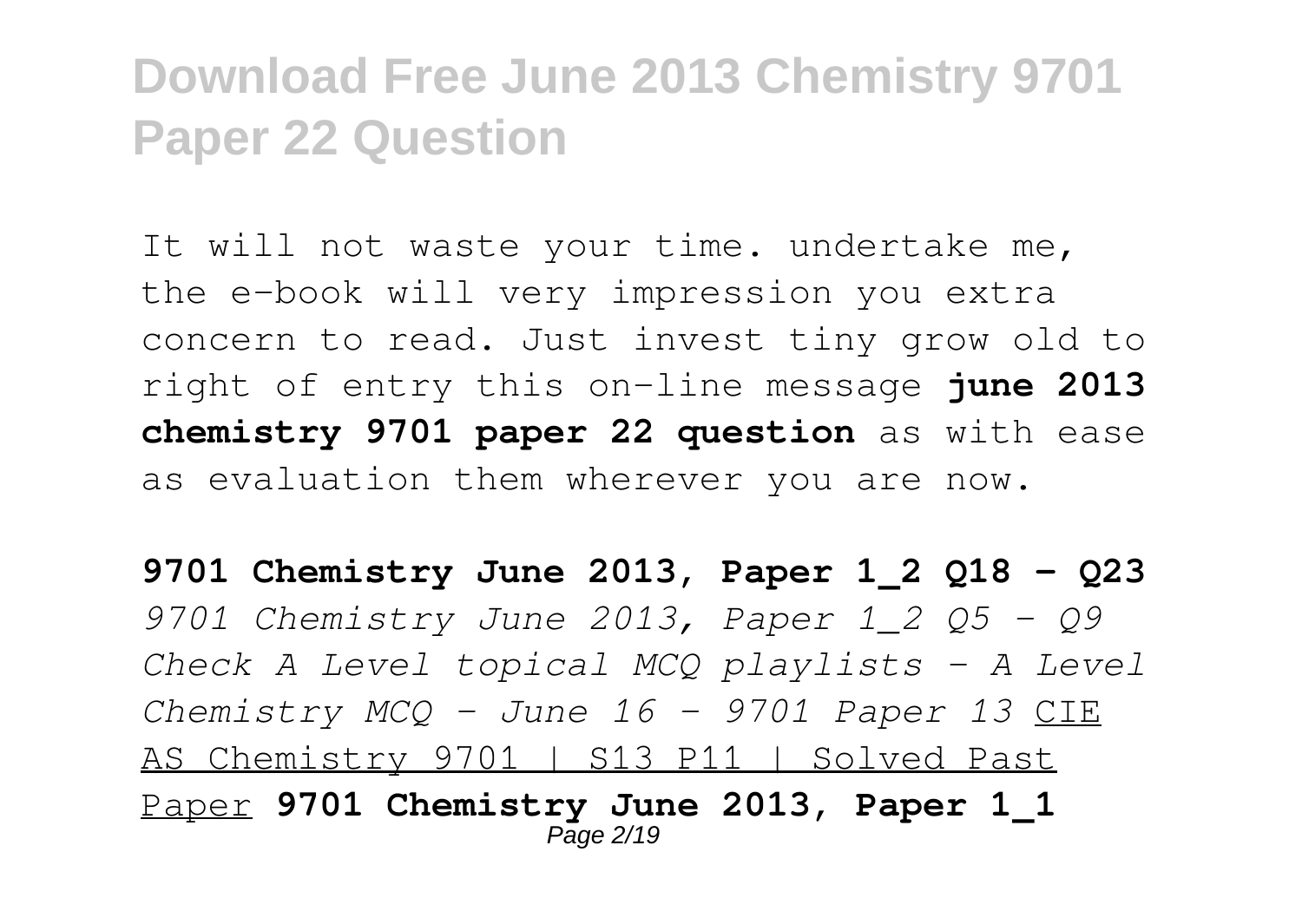**Q13- Q17 AQA AS Chemistry - CHEM 2 June 2013 How to get an A\* in A level Chemistry / tips and resources** Check A Level topical MCQ playlists - A Level Chemistry MCQ – June 16 – 9701 Paper 12 A Level Chemistry – June 20 – 9701 Paper 51 (Expt planning) - Step-by-step tutorial Examiners 5 top tips for A-level chemistry exams A-Level Chemistry TIPS + ADVICE | Getting An A\* University Vlog / Spend a day in Vet school with me

Check A Level topical MCQ playlists - A Level Chemistry MCQ – June 17 – 9701 Paper 11**Check A Level topical MCQ playlists - A Level**

**Chemistry MCQ – Nov 19 – 9701 Paper 12**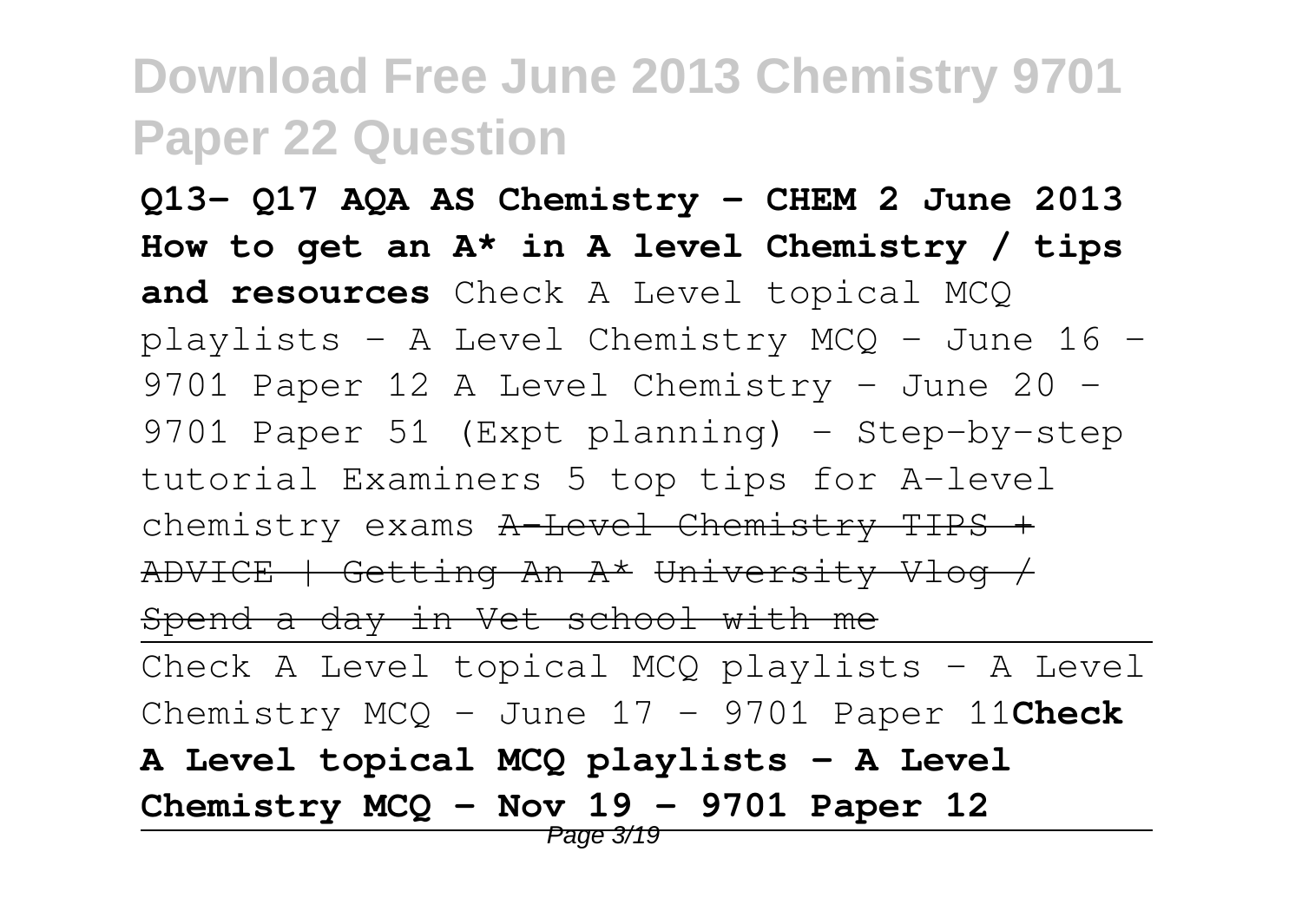A-level and AS Chemistry Revision | My 9 Tips | Atousa

Check A Level topical MCQ playlists - A Level Chemistry MCQ – Nov 16 – 9701 Paper 11Check A Level topical MCO playlists - A Level Chemistry MCQ – Nov 17 – 9701 Paper 12 Check A Level topical MCQ playlists - A Level Chemistry MCQ – Nov 17 – 9701 Paper 11 AS P22 MAY 2013 Check A Level topical MCQ playlists - A Level Chemistry MCQ – Nov 16 – 9701 Paper 12 **My Chemistry Notes - A Level | GCSE** Check A Level topical MCQ playlists - A Level Chemistry MCQ – June 19 – 9701 Paper 11*OCR Unit 4 F324 June 2013 Past paper work through* Page 4/19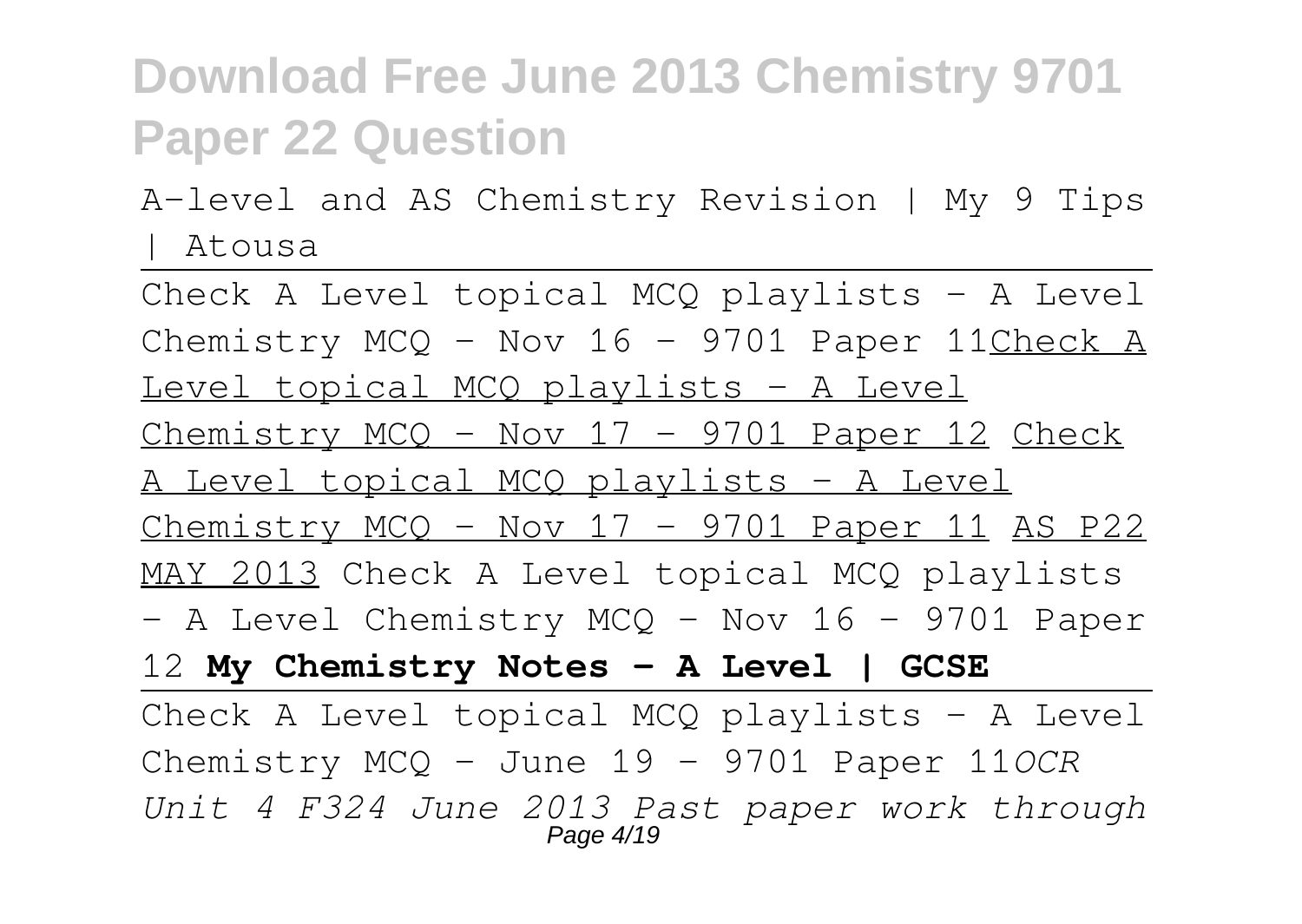**AOA iGCSE paper - June 2013 Paper 2** CIE June 2014 Paper 5 (9701/52) OCR Unit 1 F321 June 2013 Past paper work through *CIE A2 Chemistry 9701 | S13 P51 | Solved Past Paper AS CHEMISTRY 9701 MCQs 1-10, June 2002 P1.* Chemistry Paper 4 - Summer 2017 - IGCSE (CIE) Exam Practice *June 2013 Chemistry 9701 Paper* MARK SCHEME for the May/June 2013 series 9701 CHEMISTRY 9701/23 Paper 2 (AS Structured Questions), maximum raw mark 60 This mark scheme is published as an aid to teachers and candidates, to indicate the requirements of the examination. It shows the basis on which Examiners were instructed to award marks. It Page 5/19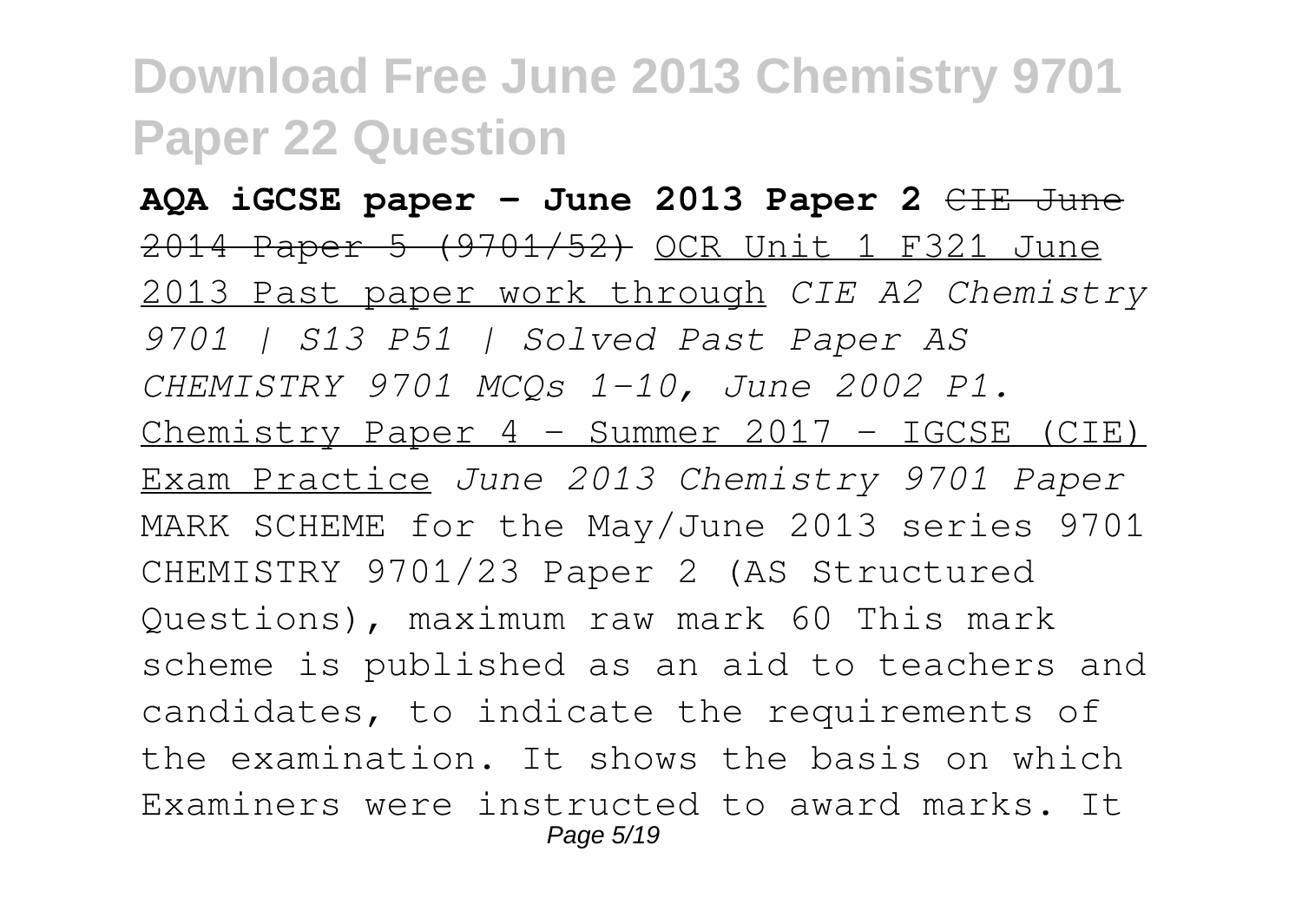does not

*9701 s13 ms 23 - Past Papers* MARK SCHEME for the May/June 2013 series. 9701 CHEMISTRY. 9701/43 Paper 4 (A2 Structured Questions), maximum raw mark 100. This mark scheme is published as an aid to teachers and candidates, to indicate the requirements of the examination. It shows the basis on which Examiners were instructed to award marks.

*9701 s13 ms 43 - Past Papers* June 2013 Question Paper 11 (177Kb) June 2013 Page 6/19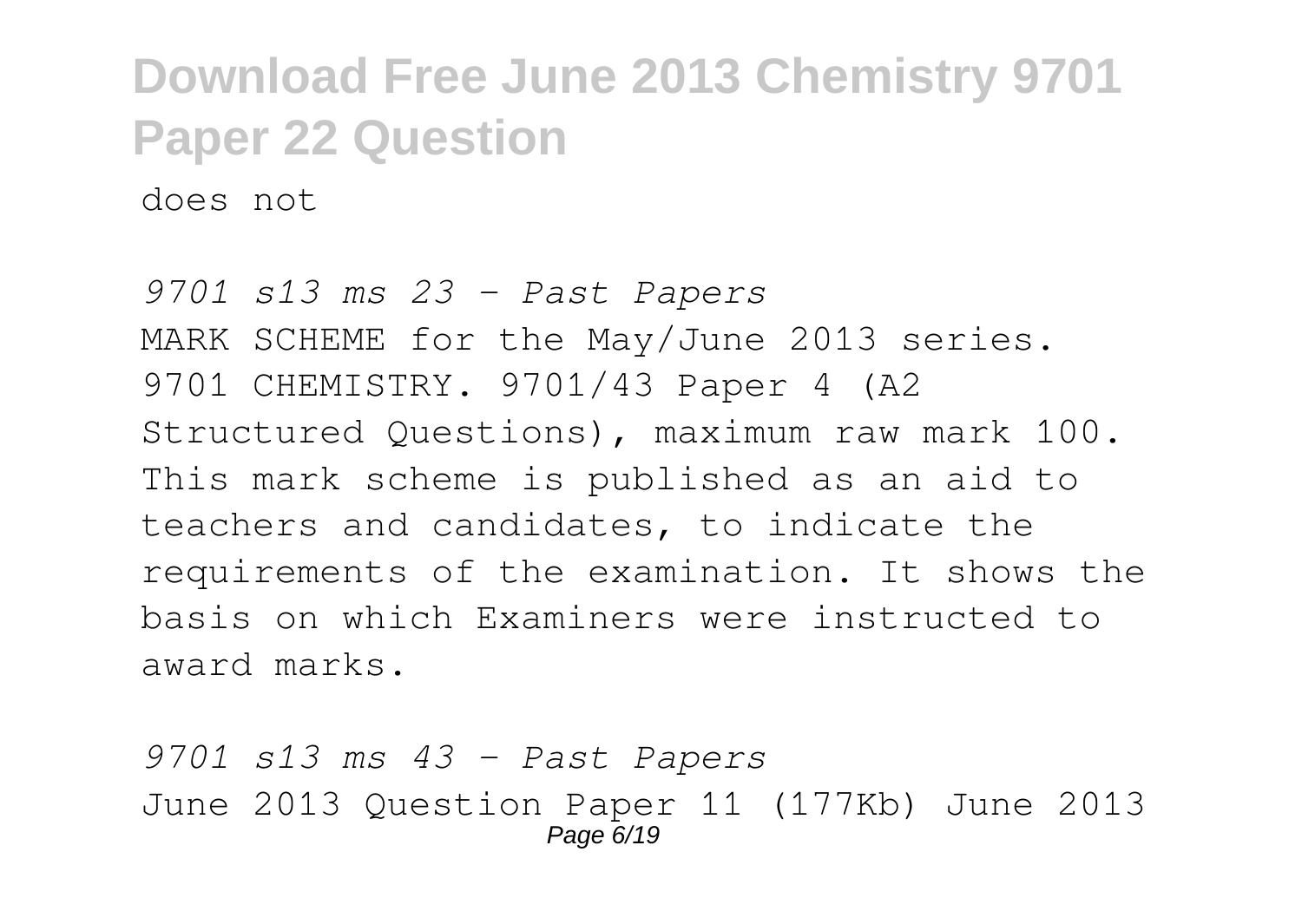Paper 11 Mark Scheme (83Kb) June 2013 Question Paper 12 (158Kb) ... Chemistry (9701) – June 2013 " Pingback: AS & A Level : Chemistry (9701) | JustPastPapers.com. Leave a Reply Cancel reply. Your email address will not be published.

*AS & A Level : Chemistry (9701) – June 2013 ...*

Complete AS and A level Chemistry 2013 Past Papers Directory AS and A level Chemistry May & June Past Papers 9701\_s13\_gt 9701\_s13\_ir\_31 9701 s13 ir 32 9701 s13 ir 35 9701 s13 ms 11 9701 s13 ms 12 9701 s13 ms 13 9701 s13 ms 21 Page 7/19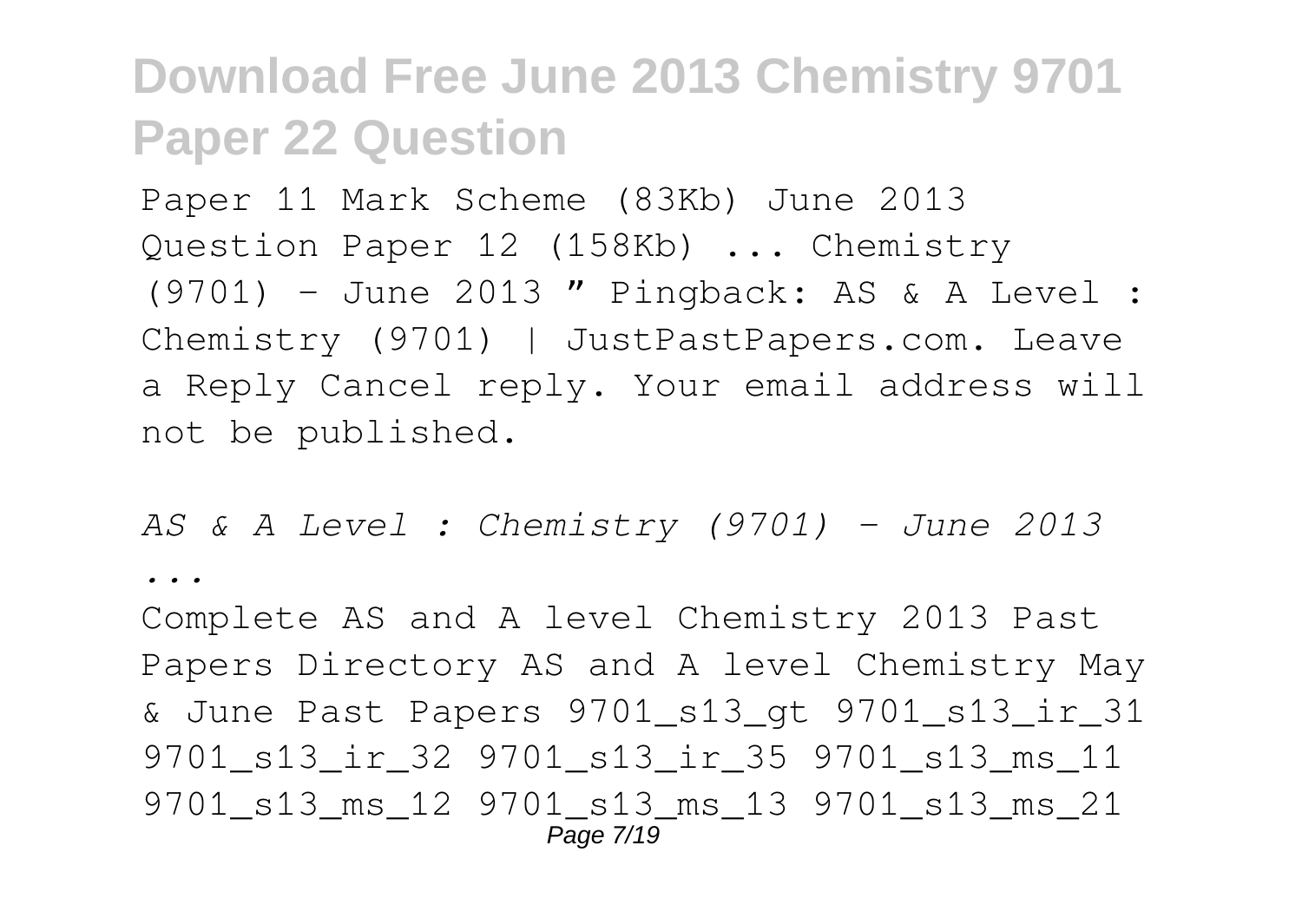9701 s13 ms 22 9701 s13 ms 23 9701 s13 ms 31 9701 s13 ms 32 9701 s13 ms 33 9701 s13 ms 34 9701 s13 ms 35 9701 s13 ms 41 9701 s13 ms 42 9701 s13 ms 43 9701 s13 ms 51 9701 ...

*AS and A level Chemistry 2013 Past Papers - CIE Notes*

MARK SCHEME for the May/June 2013 series. 9701 CHEMISTRY. 9701/22 Paper 2 (AS Structured Questions), maximum raw mark 60. This mark scheme is published as an aid to teachers and candidates, to indicate the requirements of the examination. It shows the basis on which Examiners were instructed to Page 8/19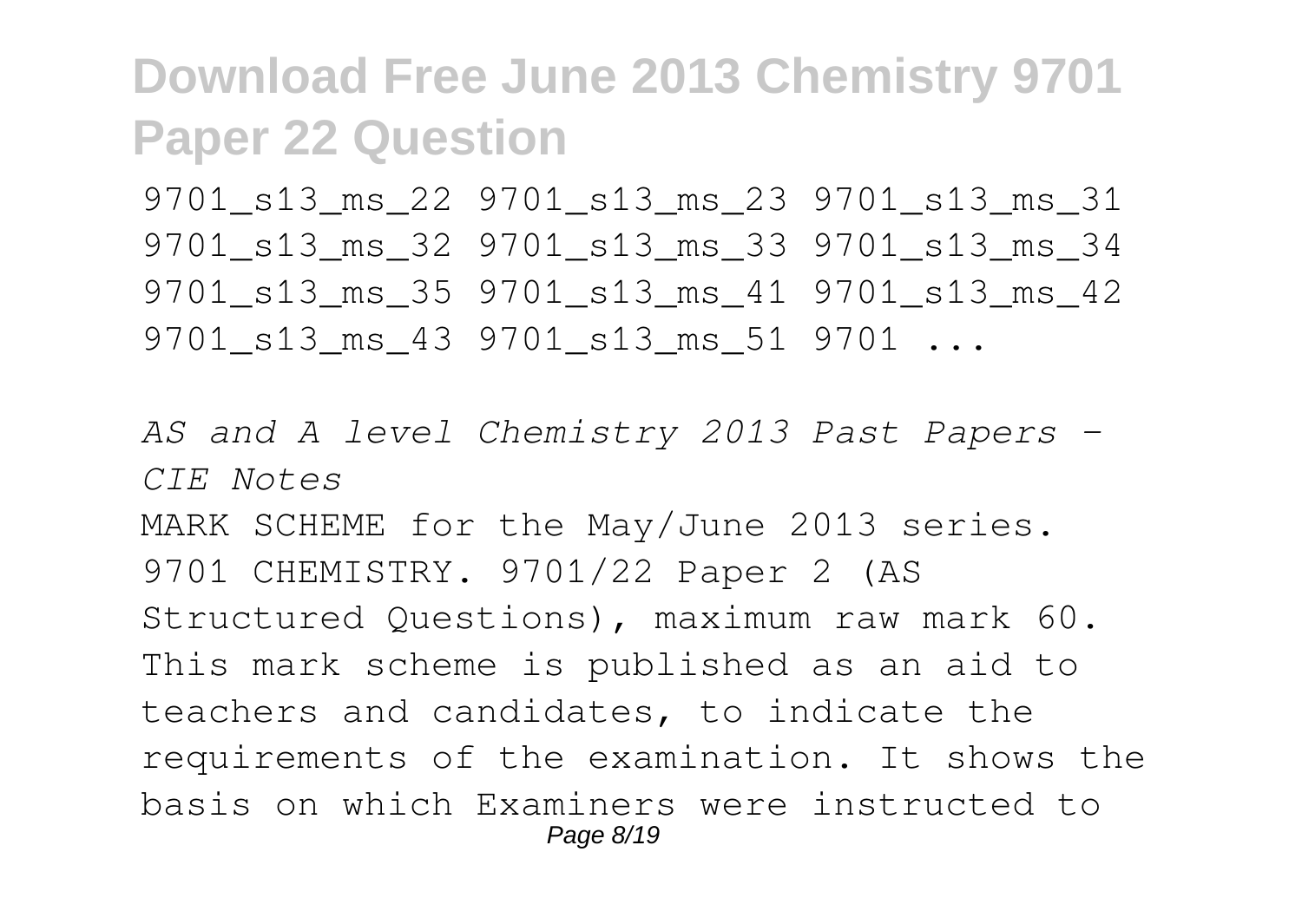award marks.

*9701 s13 ms 22 - Papers | XtremePapers* 9701/13 Paper 1 (Multiple Choice), maximum raw mark 40. Mark schemes should be read in conjunction with the question paper and the Principal Examiner Report for Teachers. Cambridge will not enter into discussions about these mark schemes. Cambridge is publishing the mark schemes for the May/June 2013 series for most IGCSE, GCE Advanced Level and Advanced Subsidiary Level components and some Ordinary Level components.

Page  $9/19$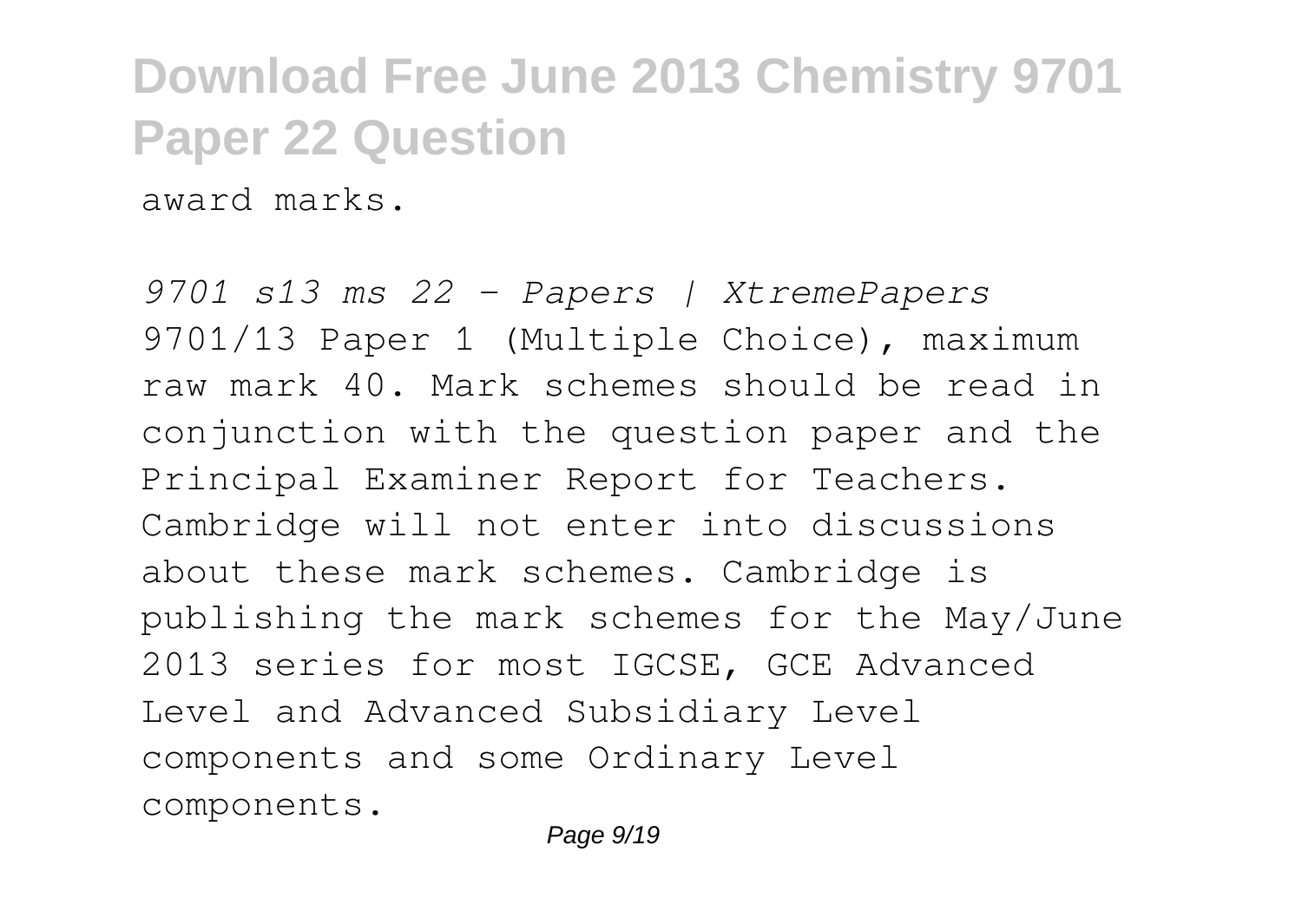*9701 s13 ms 13 - Past Papers PDF - GCE Guide* MARK SCHEME for the May/June 2013 series 9701 CHEMISTRY 9701/23 Paper 2 (AS Structured Questions), maximum raw mark 60 This mark scheme is published as an aid to teachers and candidates, to indicate the requirements of the examination. It shows the basis on which Examiners were instructed to award marks. It does not

*9701 s13 ms 23 - Papers | XtremePapers* MARK SCHEME for the May/June 2013 series 9701 CHEMISTRY 9701/52 Paper 5 (Planning, Analysis Page 10/19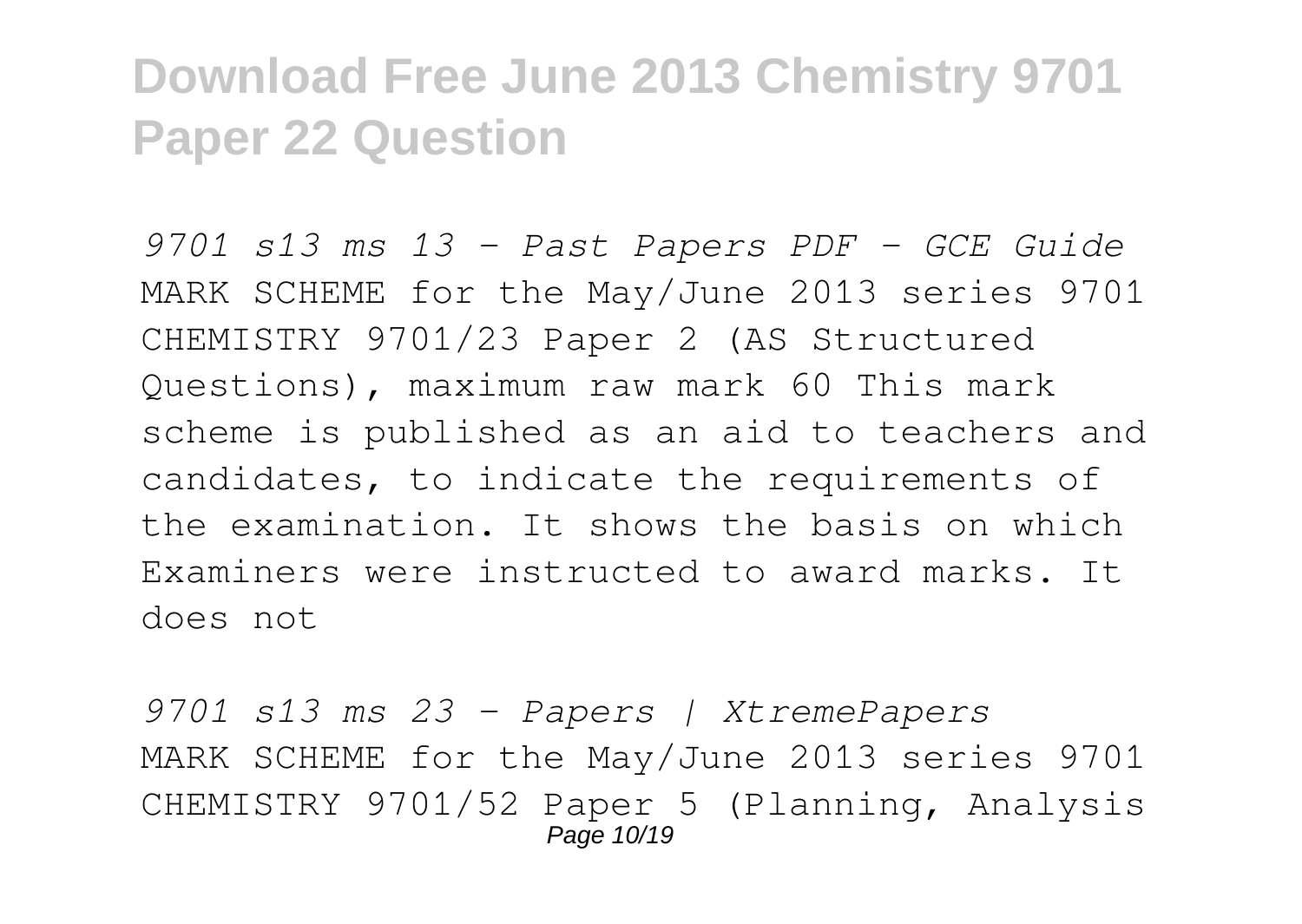and Evaluation), maximum raw mark 30 This mark scheme is published as an aid to teachers and candidates, to indicate the requirements of the examination. It shows the basis on which Examiners were instructed to award marks. It does not

*9701 s13 ms 52 - Papers | XtremePapers* MARK SCHEME for the May/June 2013 series. 9701 CHEMISTRY. 9701/42 Paper 4 (A2 Structured Questions), maximum raw mark 100. This mark scheme is published as an aid to teachers and candidates, to indicate the requirements of the examination. It shows the Page 11/19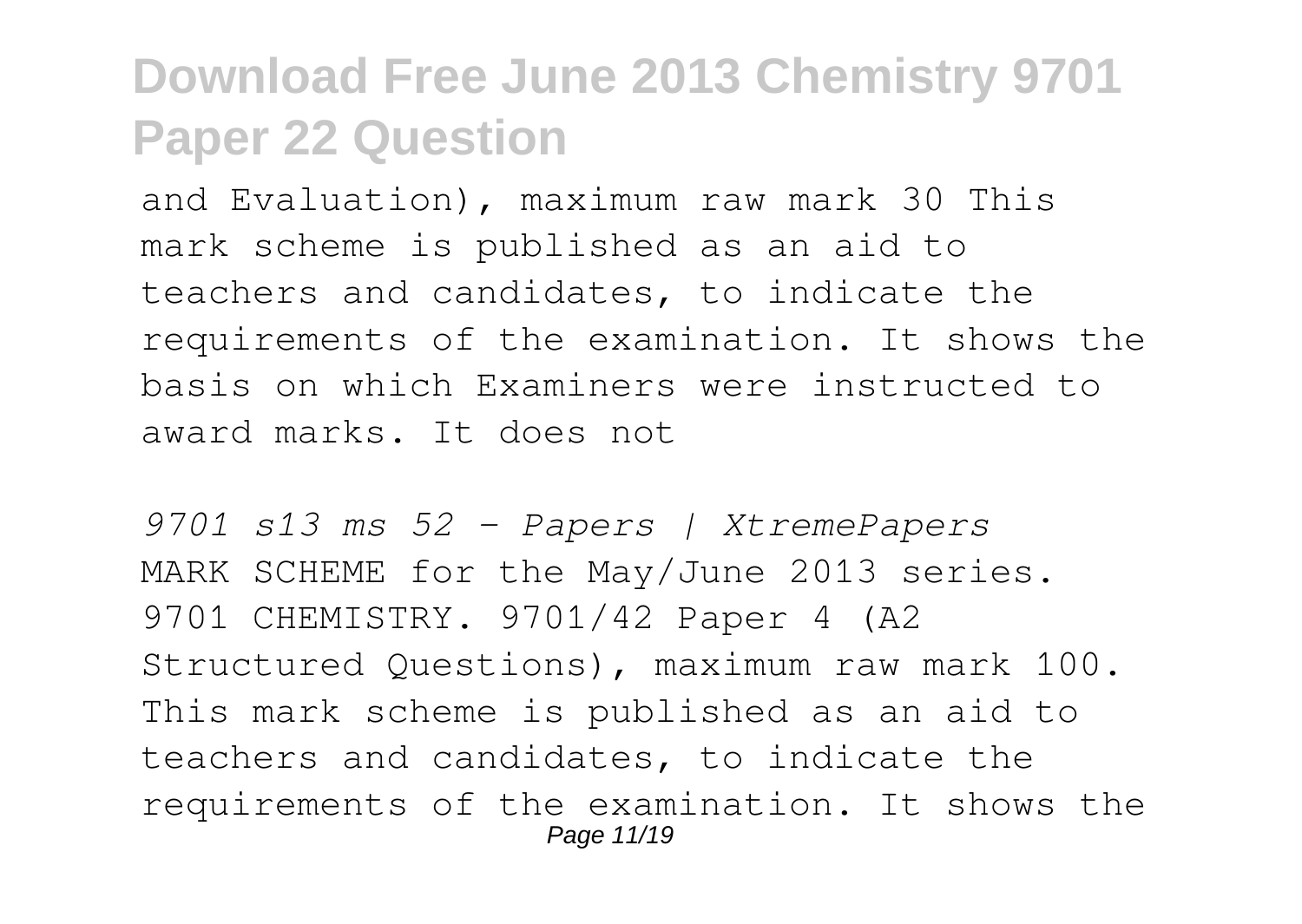basis on which Examiners were instructed to award marks.

*9701 s13 ms 42 - Past Papers PDF - GCE Guide* 1 June 2019 : Feb – March Papers Updated. 15/08/2019 : A Level Accounts 2019 Past Papers Of May and June are updated. 12/01/2020 : A Level Chemistry 2019 October/November Past Papers are updated. 25 August 2020: Feb / March 2020 and May / June Chemistry 9701 Past Papers are updated. Chemistry 9701 Yearly Past Papers

*A and As Level Chemistry 9701 Past Papers* Page 12/19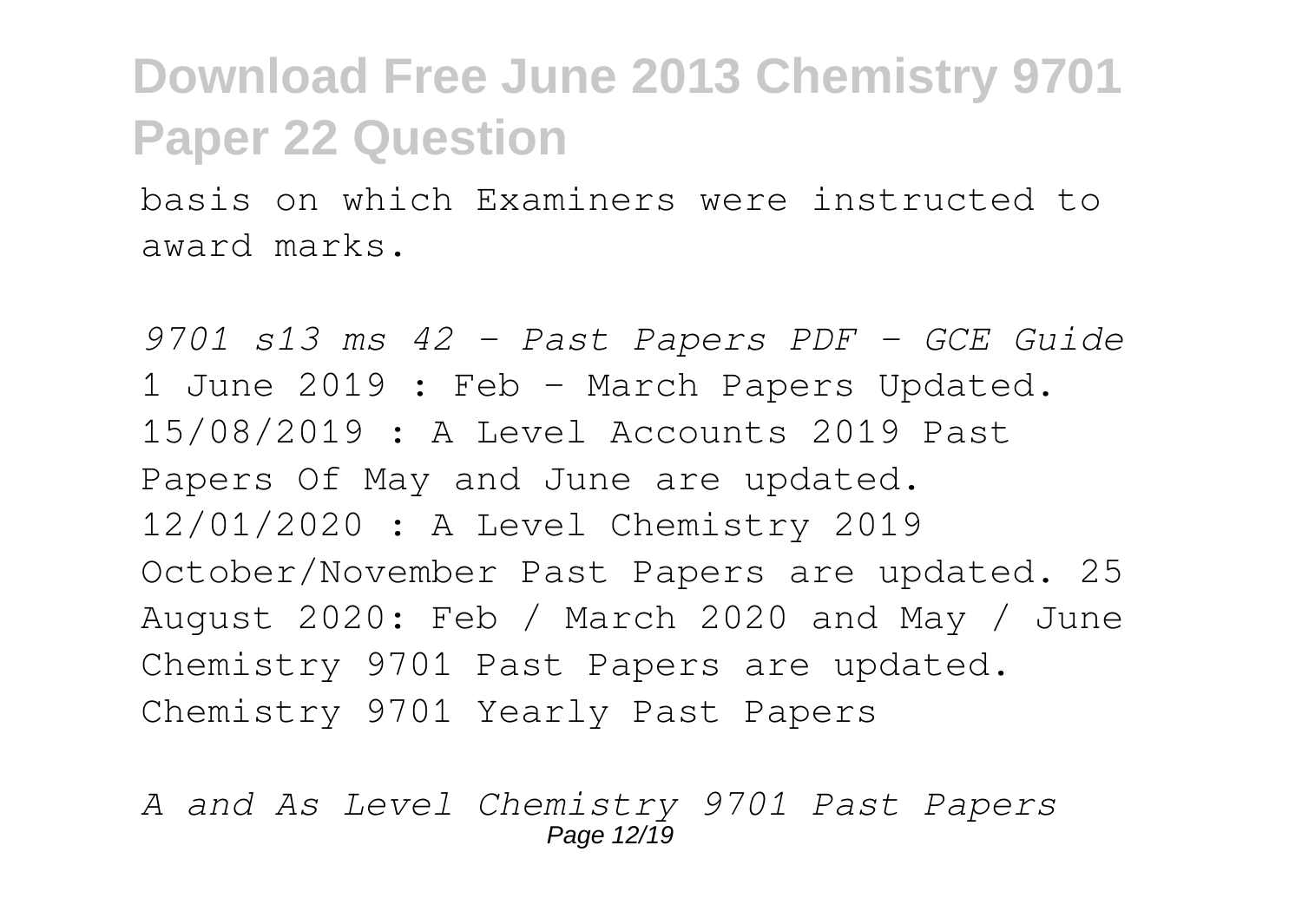*March, May ...*

MARK SCHEME for the May/June 2013 series. 9701 CHEMISTRY. 9701/11 Paper 1 (Multiple Choice), maximum raw mark 40. Mark schemes should be read in conjunction with the question paper and the Principal Examiner Report for Teachers. Cambridge will not enter into discussions about these mark schemes. Cambridge is publishing the mark schemes for the May/June 2013 series for most IGCSE, GCE Advanced Level and Advanced Subsidiary Level components and some Ordinary Level components.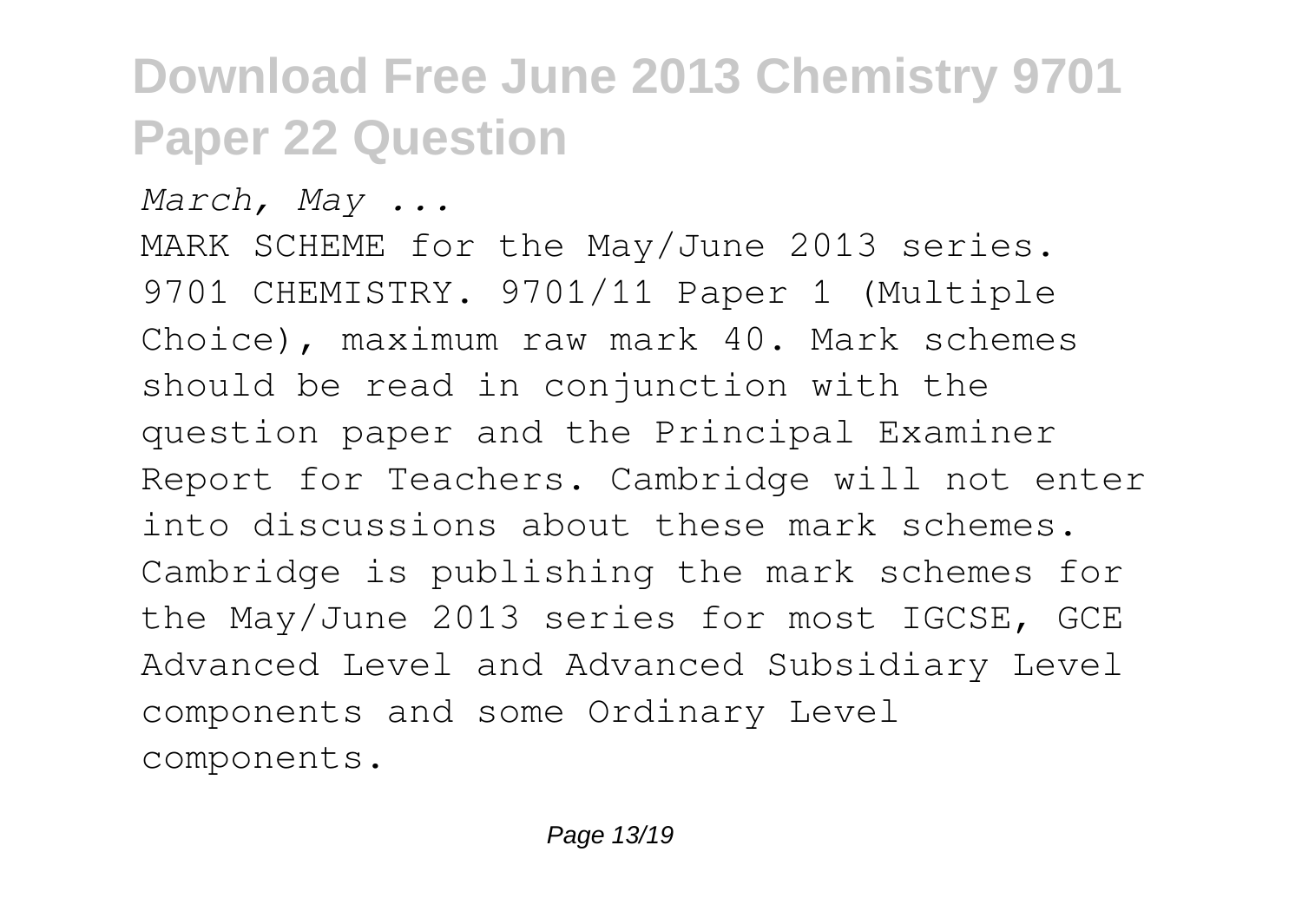*9701 s13 ms 11 - Online Exam Help* MARK SCHEME for the May/June 2013 series. 9701 CHEMISTRY. 9701/21 Paper 2 (AS Structured Questions), maximum raw mark 60. This mark scheme is published as an aid to teachers and candidates, to indicate the requirements of the examination. It shows the basis on which Examiners were instructed to award marks.

*9701 s13 ms 21 - Papers | XtremePapers* Mark Scheme of Cambridge International AS and A Level Chemistry 9701 Paper 11 Summer or May June 2013 examination.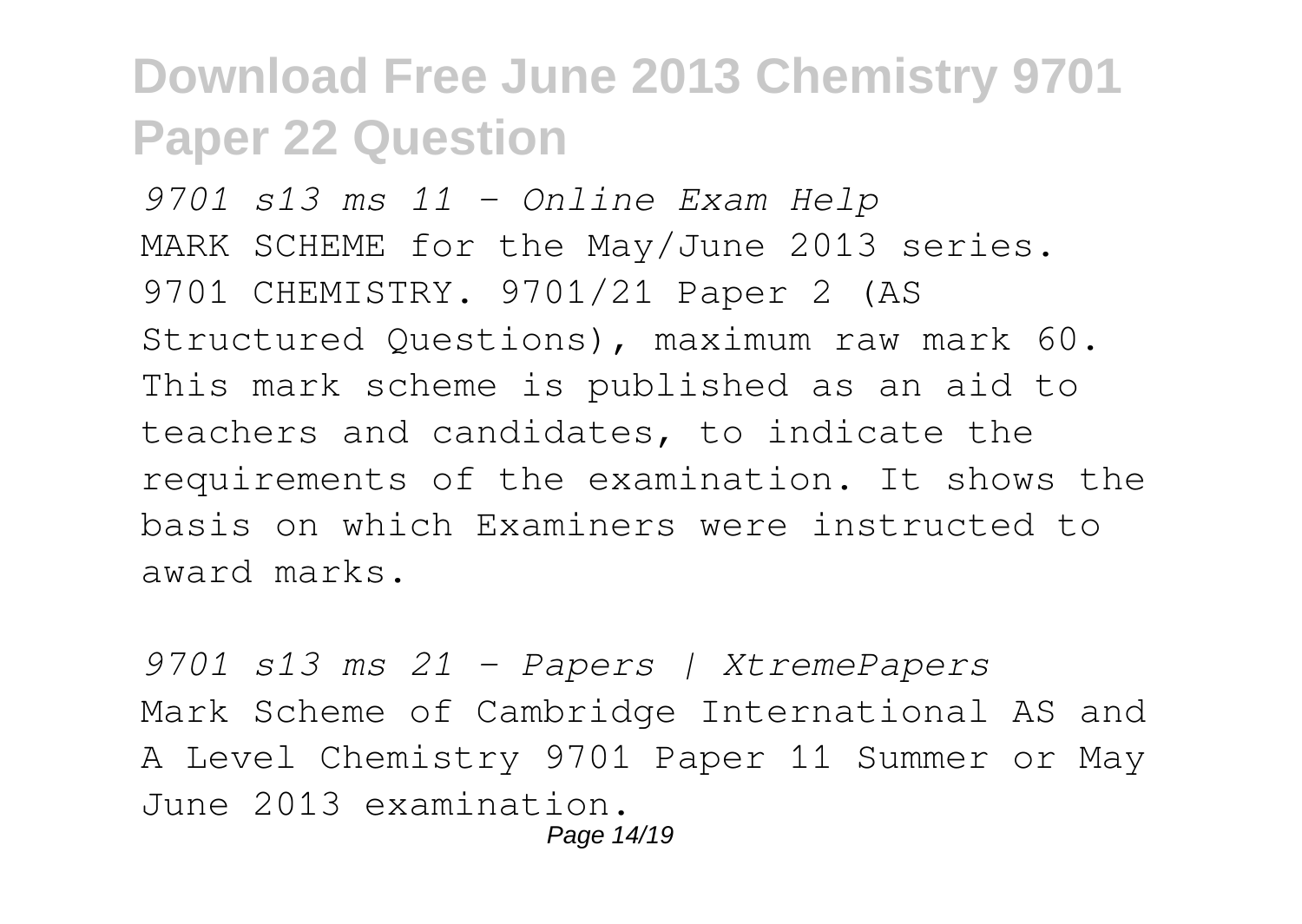*Cambridge AS & A Level Chemistry 9701/11 Mark Scheme May ...*

A-Level Chemistry Papers 2013. A & AS Level Chemistry: Code 9701. Cambridge International Examinations. General Certificate of Education (GCE) Advanced Subsidiary Level (AS Level) and Advanced Level (A-Level) Chemistry Past Papers May / June 2013 and October / November 2013. A-Level Past Papers.

*A-Level Chemistry Papers 2013 | eBook* CHEMISTRY 9701/11 Paper 1 Multiple Choice May/June 2018 MARK SCHEME Maximum Mark: 40 Page 15/19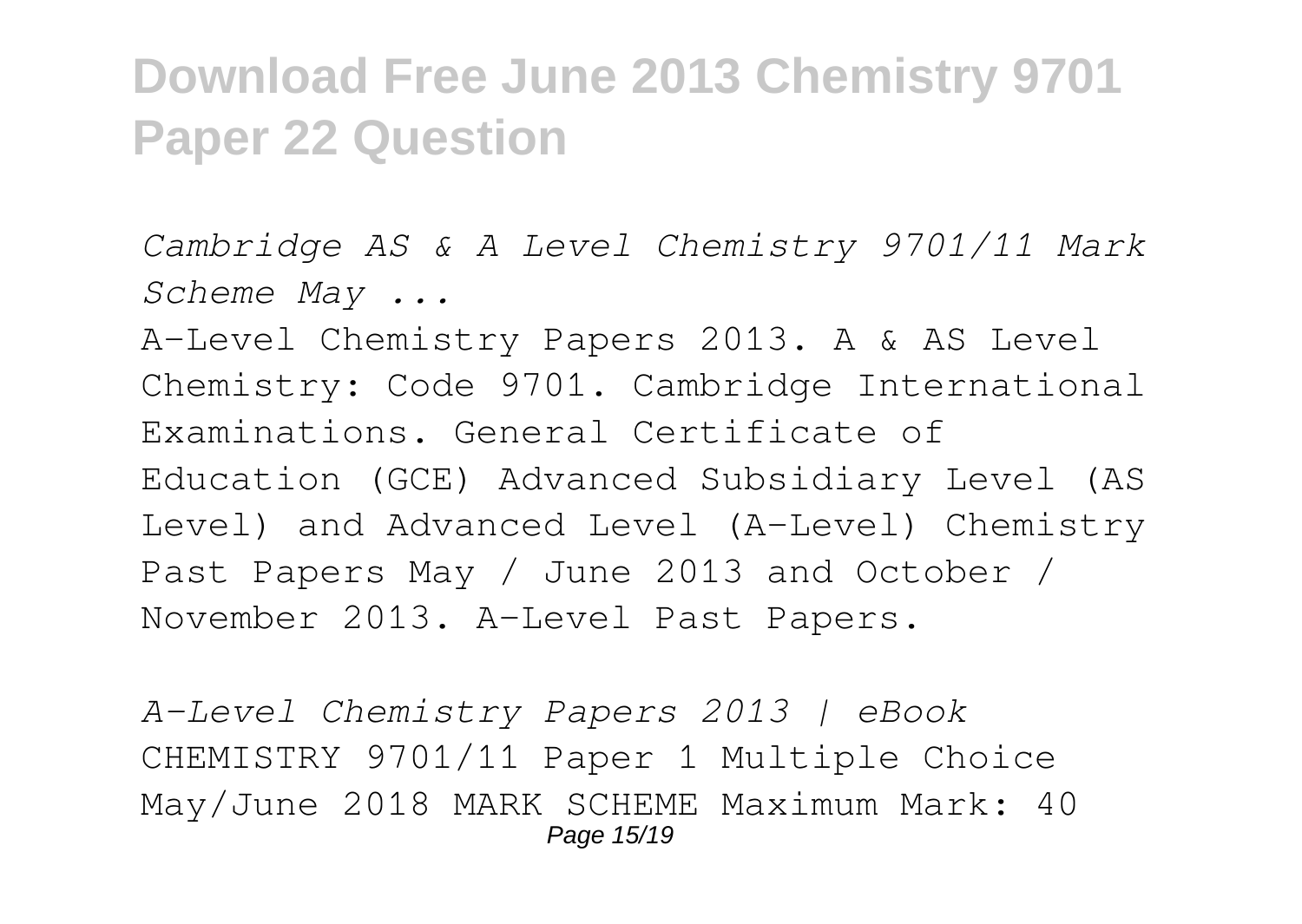Published This mark scheme is published as an aid to teachers and candidates, to indicate the requirements of the examination. Mark schemes should be read in conjunction with the question paper and the Principal Examiner Report for Teachers.

*9701 s18 ms 11 - Papers | XtremePapers* 9701 CHEMISTRY. 9701/41 Paper 4 (A2 Structured Questions), maximum raw mark 100. This mark scheme is published as an aid to teachers and candidates, to indicate the requirements of the examination.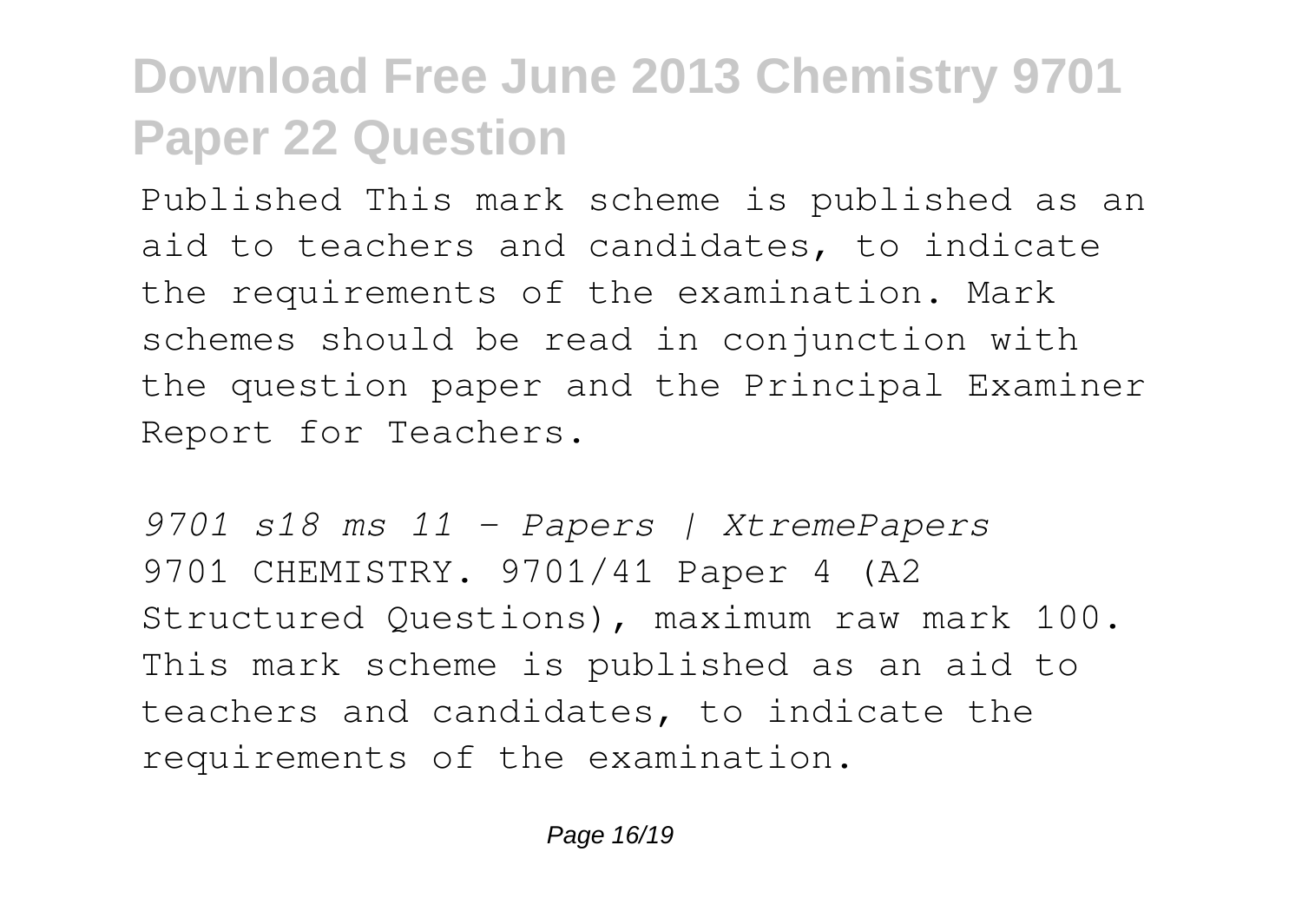*MARK SCHEME for the May/June 2011 question paper*

Chemistry  $(9701)$  - June 2013 - CIE past papers MARK SCHEME for the May/June 2013 series. 9701 CHEMISTRY. 9701/11 Paper 1 (Multiple Choice), maximum raw mark 40. Mark schemes should be read in conjunction with the question paper and the Principal Examiner Report for Teachers. Cambridge will not enter into discussions about these mark schemes.

```
May June 2013 Chemistry Paper 32 0620 -
old.dawnclinic.org
AS & A Level : Chemistry (9701) – Syllabus AS
                   Page 17/19
```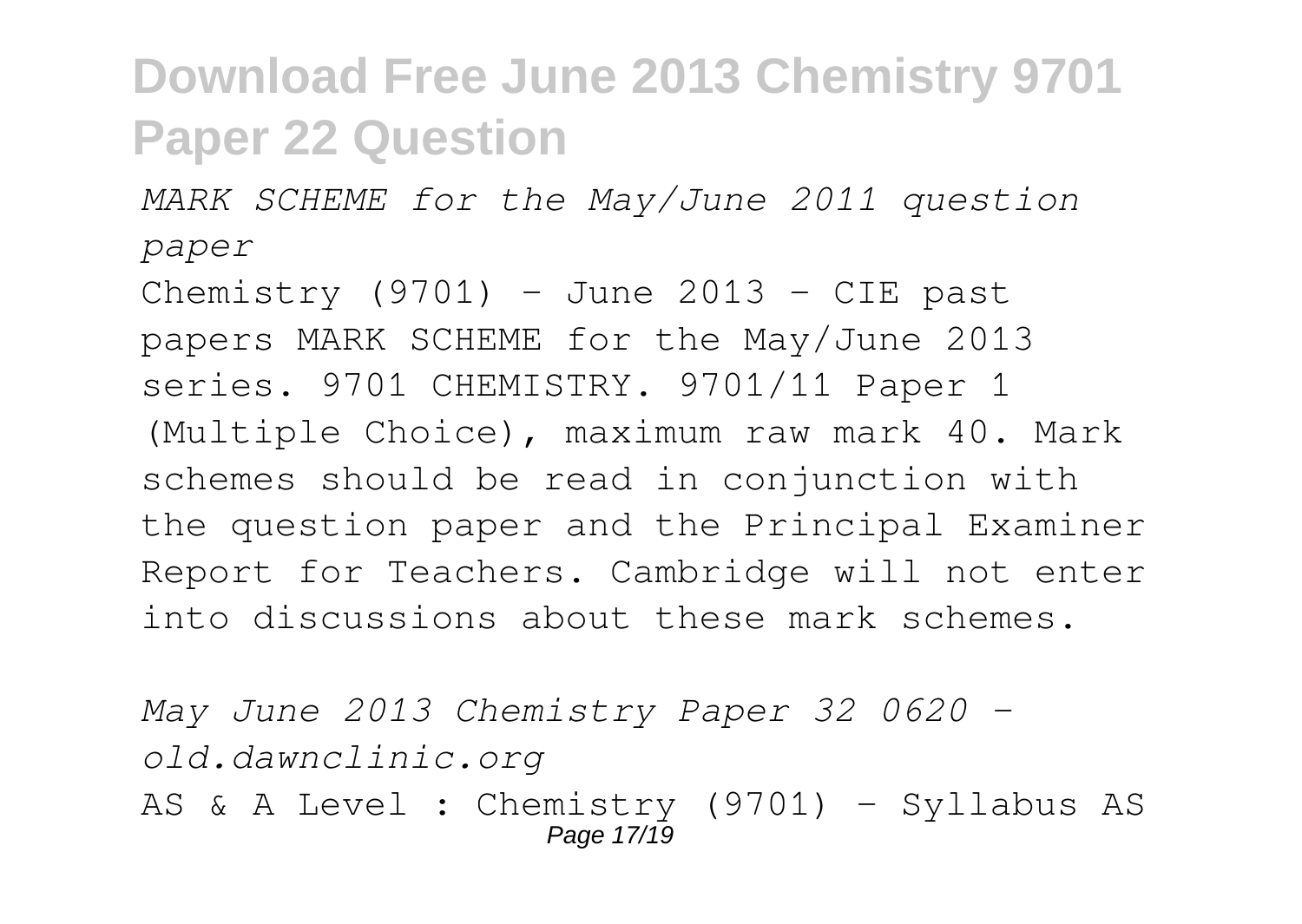& A Level : Chemistry (9701) – 2016 Specimen Papers AS & A Level : Chemistry (9701) – November 2015 AS & A Level : Chemistry (9701) – June 2015 Justpastpapers.com October 29, 2014 May 2, 2016 AS & A Level , Chemistry (9701) No Comments Read more

```
Chemistry (9701) – Page 2 –
JustPastPapers.com
ZClass brings you CIE AS Chemistry 9701
Solved Past Papers. ZClass is a collaboration
between ZNotes.org and Cambridge Leadership
College with one goal - mak...
```